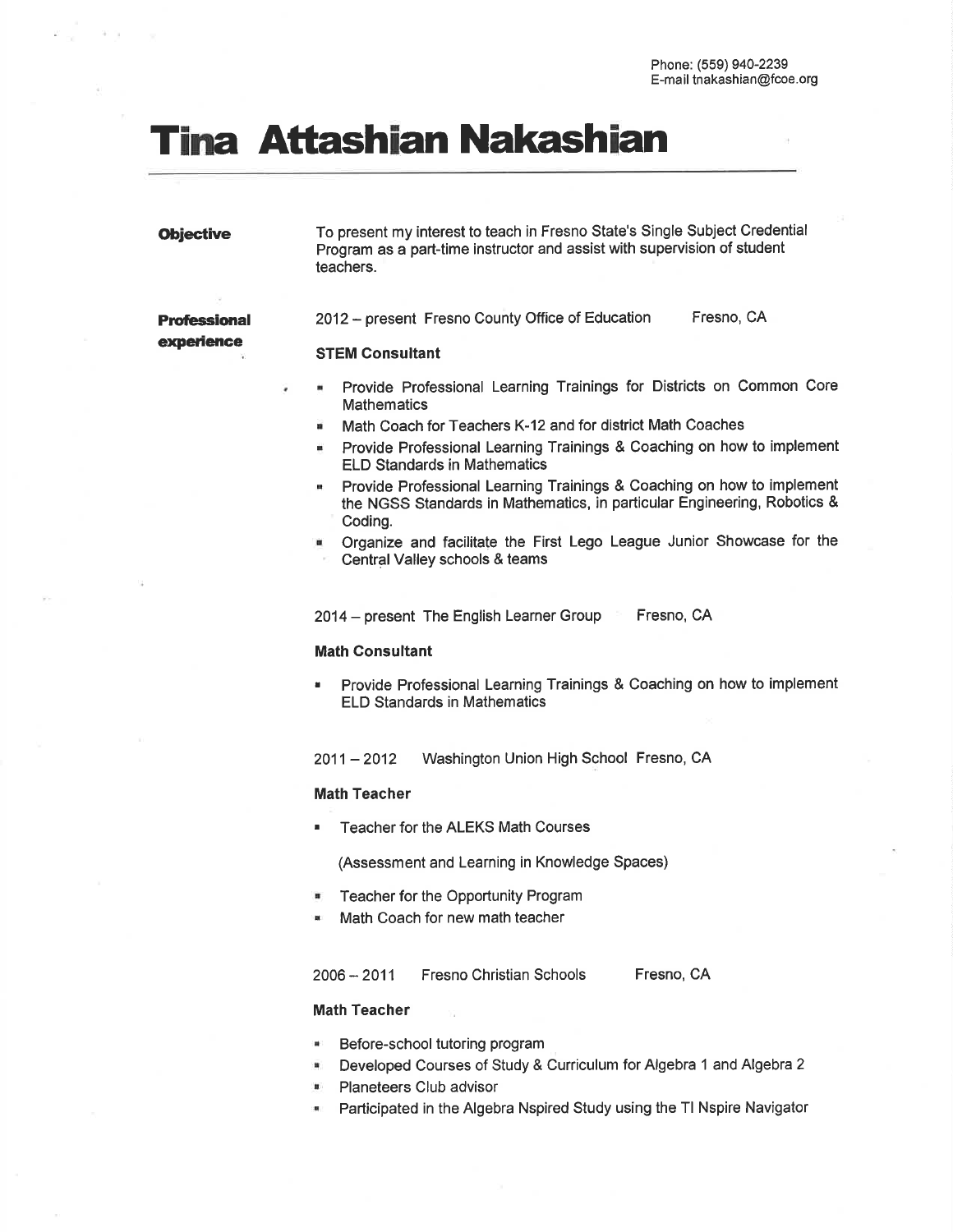<sup>2000</sup>- 2006

#### Math Professor

- **Taught Math 3**
- **. Taught Math 45**

<sup>2000</sup>- 2006 Sunnyside High School Fresno, CA

# Math Teacher

- ' Doctor's Academy Teacher
- . Doctor's Academy after-school tutoring program
- . Developed & taught the Advanced Placement Calculus program for department
- . Making Them Aware Club advisor

# <sup>1997</sup>- 2000 Laton High School

Laton, CA

# Math Teacher

- . Taught Algebra 1, Geometry, Algebra 2, Math Analysis, and Calculus
- . Math Department Head
- . M.E.C.h.A advisor
- . C.S.F advisor
- **FIFERMAN**, Sophomore and Senior advisor
- . School- Cite Council
- . School Wide Reform Committee
- . Scholarship and Academic Committee
- . Curriculum Committee
- **Curriculum Integration Team**
- . Develop Courses of Study for Algebra 1, Geometry, Algebra 2, Math Analysis and Calculus
- . W.A.S.C Committee: PowerfulTeaching and Learning
- **E** Facilitator of the after-school tutoring program
- . B.T.S.A program participant
- . Coordinator of Laton's 1st Annual Math Field Day

# 1996 California State University of Fresno

Fresno, CA

### Physics 4A Teacher's Assistant

 $\blacksquare$  Lab assistant and special instructor to two blind students

Summerbridge Math Facilitator

**Taught Intermediate Algebra**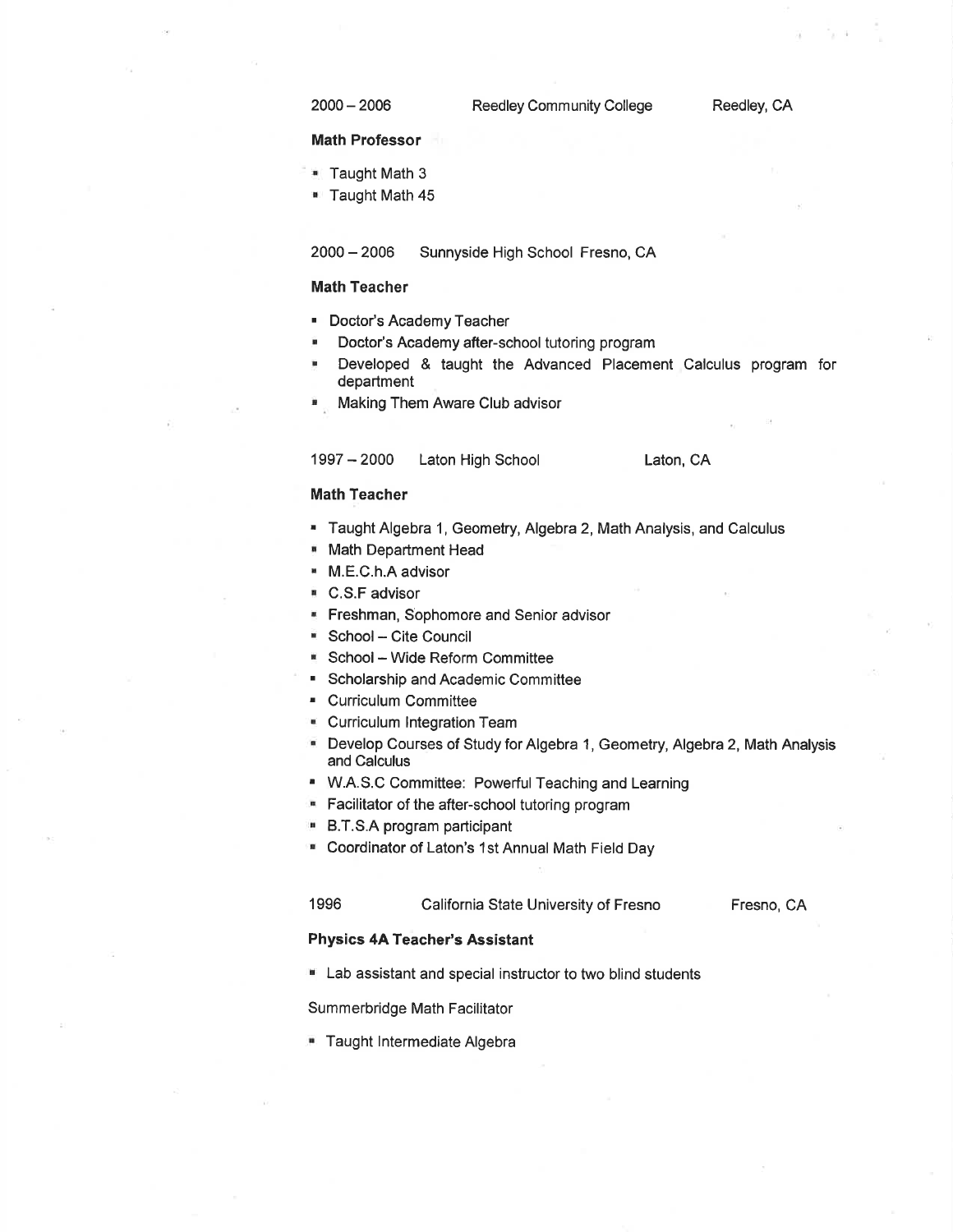### Math Tutor

. Tutored Math 4A, Math 4R, Math 45, Math 5, Math 75, Math 76,

Math 77, and Math 81

' Took high school students to the S.U.M.M.A conference

Additional professional **activities** 

Tl-83 Calculator Workshop: Fresno County Office of Education Consortium, Professional Development

Curriculum lntegration: Fresno County Office of Education Consortium, Professional Development

A.P Calculus AB: Advanced Placement lnstitute

Redefining High School 1999 Annual Conference: GLHS / NHSA

Mathematics Alignment Workshop: Fresno Gounty Office of Education Consortium, Professional Development

B.T.S.A: Fresno County Office of Education consortium,

Tl-NSpire Navigator Training: Texas lnstruments Technology Group

California Data Director User Conference: Riverside Publishing

Math by the Grade (Common Core): Fresno County Office of Education consortium, Professional Development

**Education** 1993 – 1997

B.A. Mathematics California State University of Fresno Fresno, CA 1997 - 1999 California State University of Fresno lnternship Program / Teacher Gredential Program Fresno, GA <sup>1999</sup>- 2002 California State University of Fresno Fresno, CA

CLAD Credential

<sup>1999</sup>- 2003 California State University Of Fresno Fresno, CA Masters in Education - Curriculum & Instruction with an emphasis on Math education

<sup>1999</sup>- 2003 California State University of Fresno Certificate in Eduational Technology Fresno, CA

<sup>2003</sup>- Present Fresno Pacific University Pursuing Masters in Math Education Fresno, CA